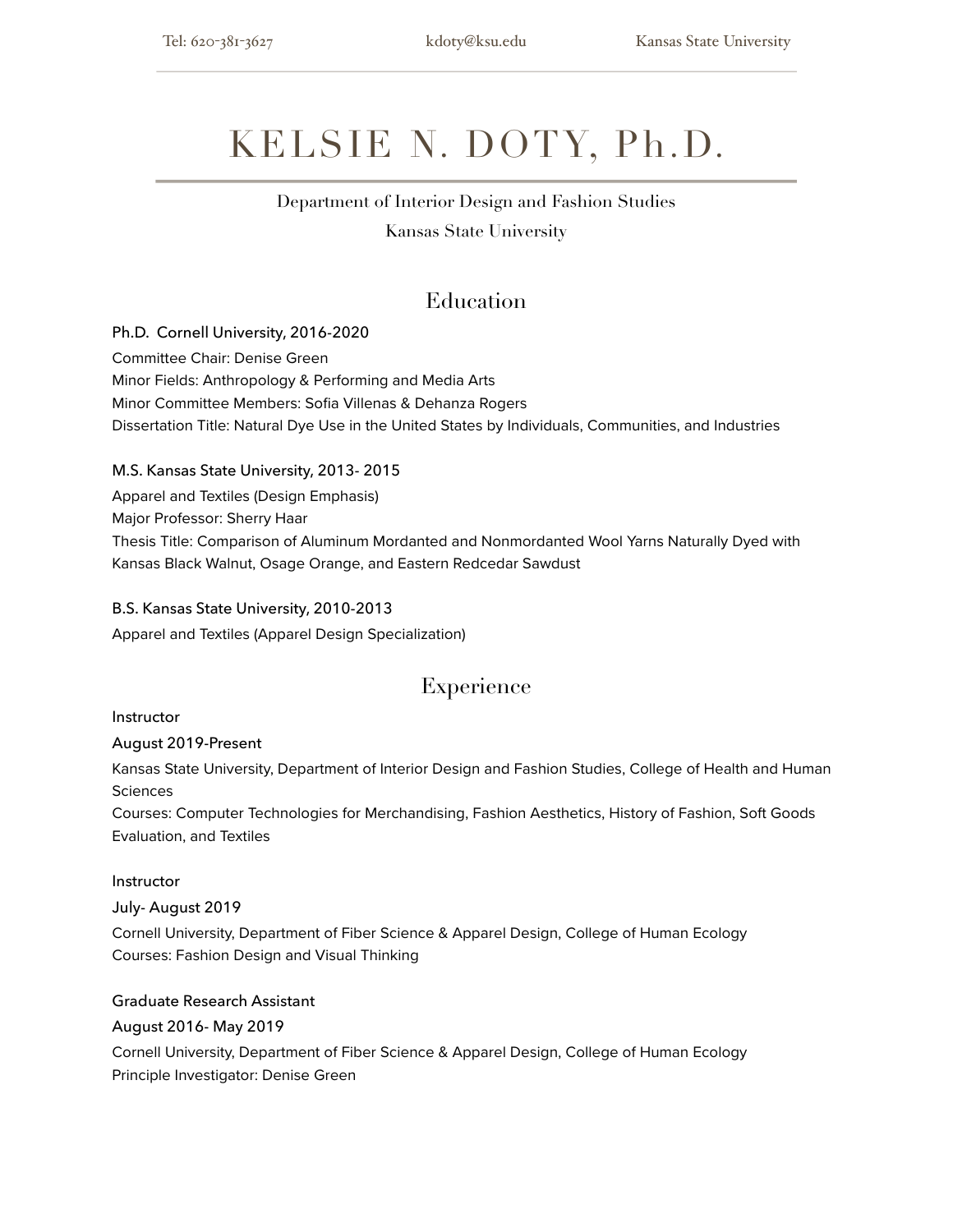#### Instructor

#### July- August 2018

Cornell University, Department of Fiber Science & Apparel Design, College of Human Ecology Course: Fashion Design and Visual Thinking

#### Instructor

#### August 2015- May 2016

Kansas State University, Department of Apparel, Textiles, & Interior Design, College of Human Ecology Courses: Apparel Pre-Production Processes, Apparel Pattern Development I, Apparel Production II, Computer-Aided Design of Apparel, Study Tour to New York City

#### Graduate Teaching Assistant

#### August 2013- August 2015

Kansas State University, Department of Apparel, Textiles, & Interior Design, College of Human Ecology Courses: Apparel Pre-Production Processes, Apparel Pattern Development I, Apparel Pattern Development II, Aesthetics of Apparel and Textiles, Apparel and Textile Industry, Dress and Human Behavior

#### Graduate Research Assistant

#### January 2014- May 2014

Kansas State University, Department of Apparel, Textiles, & Interior Design, College of Human Ecology Principle Investigator: Minyoung Suh

Research Project: Breast volume evaluation using 3D body scanner and image analysis tool. Responsibilities: Data collection using a TC2 NX16 body scanner and Novel pressure sensors, conducting testing procedures, scheduling and meeting with participants, and processing data using Rapidform XOR® software.

#### Undergraduate Teaching Assistant

#### August 2012- May 2013

Kansas State University, Department of Apparel, Textiles, & Interior Design Courses: Apparel Pre-Production Processes, Apparel Pattern Development I, Apparel Pattern Development II, Aesthetics of Apparel and Textile

#### Undergraduate Research Assistant

#### June 2011- August 2013

Kansas State University, Department of Apparel, Textiles, & Interior Design, College of Human Ecology Principle Investigator: Dr. Sherry Haar Research Projects: Effects of post-treatments on colorfastness of pounded plant prints.

#### ATID Student Ambassador

August 2010- August 2015

Department of Apparel, Textiles, and Interior Design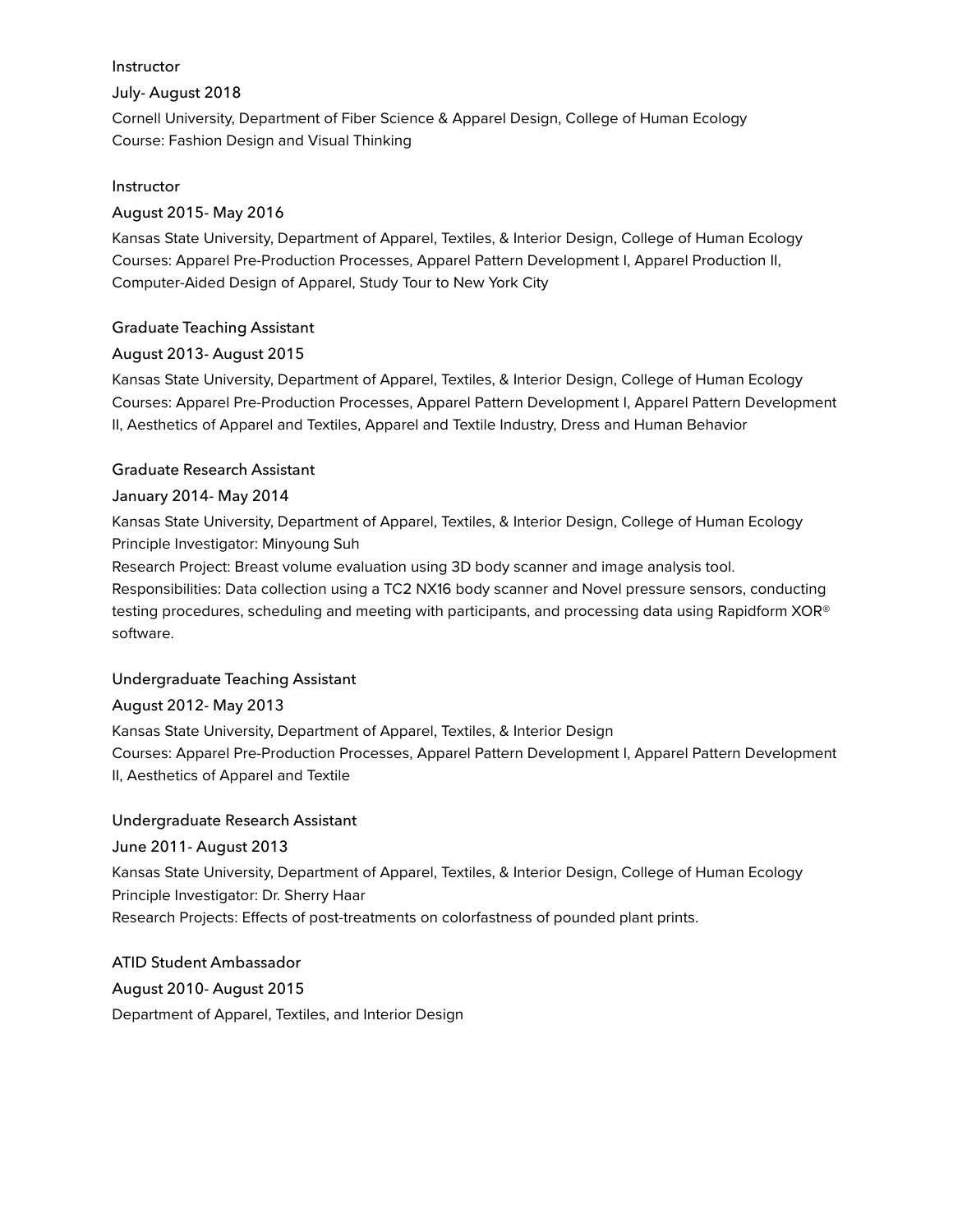### Publications

**Doty, K**., Green, D. N., & Rogers, D. (2020). #Naturaldye. *Fashion Studies.* 3. *https://doi.org/10.38055/ FS030107*

Reddy-Best, K., Green, D.N., & **Doty, K.** (2020). Fashioned bodies in roller derby league logos: An intersectional analysis of race, gender, body size, and aesthetics. 76(1). *Clothing and Textile Research Journal.* https://doi.org/10.1177/0887302X20930086

Green, D. N., Kaiser, S. B., **Doty, K.**, & Streck, K. (2019). Both sides now: Articulating textiles and fashioned bodies in the works of Joni Mitchell, 1968 – 1976. *Clothing and Textile Research Journal.* 37(3), 171-186.

**Doty, K.**, Haar, S., & Kim, J. (2016). Black walnut, osage orange and eastern redcedar sawmill waste as natural dyes: Effect of aluminum mordant on color parameters. *Fashion and Textiles Journal*. 3(1), 22. https://link.springer.com/article/10.1186/s40691-016-0074-9

**Doty, K.**, & Haar, S. (2013). Comparison of aluminum mordanted and nonmordanted wool and cotton dyed with walnut. *Undergraduate Research Journal of the Human Sciences, 12*. http://www.kon.org/urc/v12/ doty.html

### Juried Creative Scholarship

**Doty, K.** (Green, D. N. faculty mentor). *What's Left Over.* Garment design naturally dyed with food waste from Cornell dining, textile design, and sustainable fashion accepted for exhibit:

• International Textile and Apparel Association Design Exhibition, October. 26-29, 2019, Las Vegas, NV. Professional Member Jury: 40% accepted.

**Doty, K.,** & Denham, A. (Green, D. N. faculty mentor). *Converging Threads.* Garment design from recycled textiles, textile design, garment design and sustainable fashion accepted for exhibit:

• International Textile and Apparel Association Design Exhibition, October. 26-29, 2019, Las Vegas, NV. Professional Member Jury: 40% accepted.

**Doty, K.** (Green, D. N. faculty mentor). *Gratitude*. Garment design naturally dyed with food waste from Cornell dining, textile design, and sustainable fashion accepted for exhibit:

- International Textile and Apparel Association Design Exhibition, Nov. 6-9, 2018, Cleveland, OH. Professional Member Jury: 34% accepted.
- Winner of the 2018 International Textile and Apparel Association graduate student ESRAP award for sustainable design.

**Doty, K.** (Shin, J. faculty mentor). *Bonded*. Recycled textile, textile design, garment design and sustainable fashion accepted for exhibit:

• International Textile and Apparel Association Design Exhibition, Nov. 6-9, 2018, Cleveland, OH. Professional Member Jury: 34% accepted.

**Doty, K.** *#Naturaldye*. Seven minute documentary film accepted for screening:

- Textile Society of America's Biennial Conference Film Festival, Sep. 18-25, 2018, Vancouver, British Columbia, Canada
- Available at: https://vimeo.com/247054322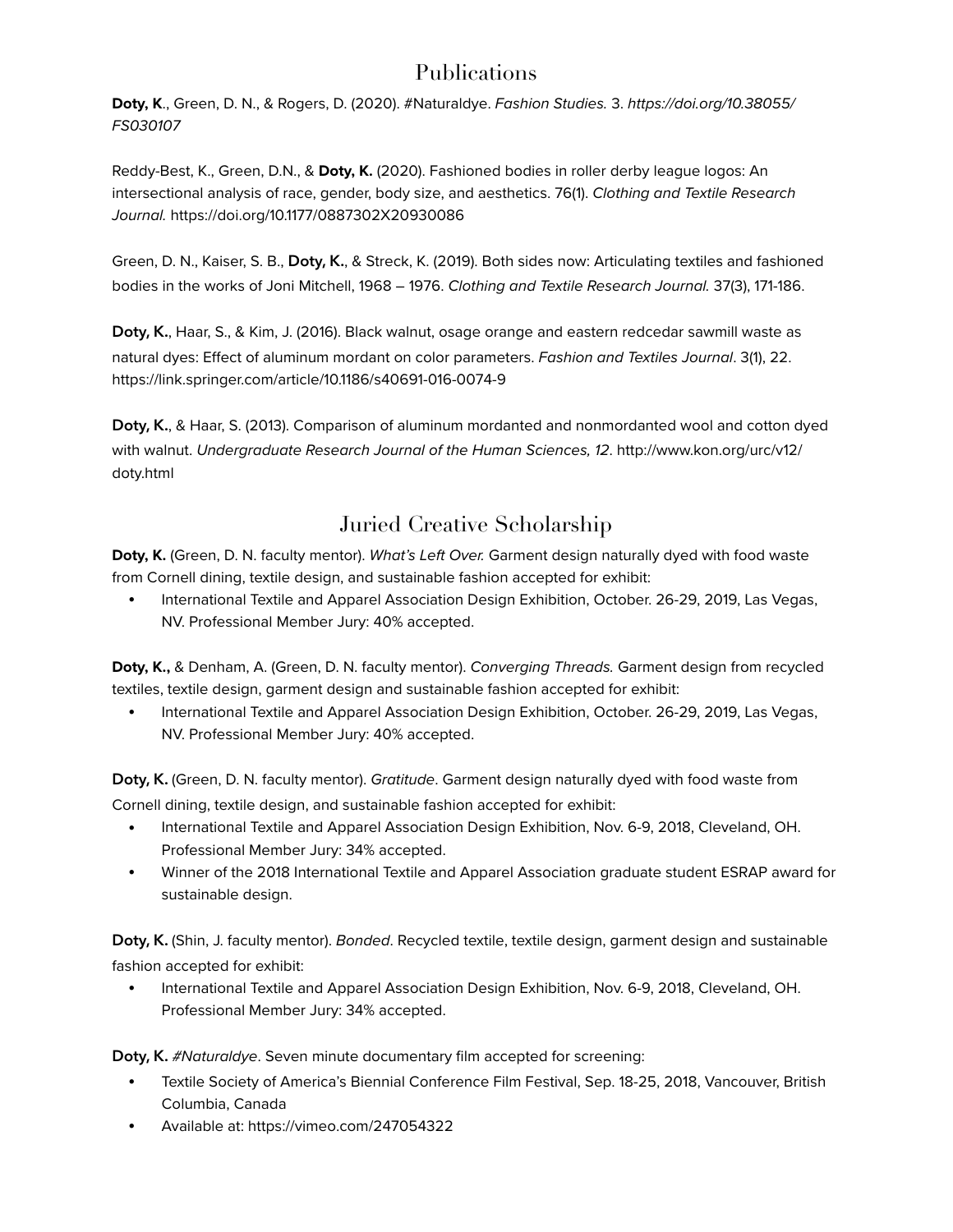**Doty, K.** (Green, D. N. faculty mentor). *Strata*. Recycled textile, textile design, garment design and sustainable fashion accepted for exhibit:

• International Textile and Apparel Association Design Exhibition, Nov. 14-18, 2017, St. Petersburg, FL. Professional Member Jury: 38% accepted.

**Doty, K.** (Green, D. N. faculty mentor). *Life After Death*. Recycled textile, textile design, garment design and sustainable fashion accepted for exhibit:

• International Textile and Apparel Association Design Exhibition, Nov. 14-18, 2017, St. Petersburg, FL. Professional Member Jury: 38% accepted.

**Doty, K.** (Haar, S. faculty mentor). *Catalpa Leaves*. Naturally dyed, handwoven and sustainable fashion accepted for exhibit:

- International Textile and Apparel Association Design Exhibition, Nov. 9-13, 2015, Santa Fe, NM. Professional Member Jury: 37.5% accepted.
- ATID Showcase of Excellence, Live Exhibit. April 16th, 2015, Kansas State University, Manhattan, KS. Awarded: 1st in the Upperclassmen Category with prizes worth \$500.

**Doty, K.** (Haar, S. faculty mentor). *Sunrise in the Orchard*. Naturally dyed, handwoven and sustainable fashion accepted for exhibit:

- International Textile and Apparel Association Design Exhibition, Nov. 9-13, 2015, Santa Fe, NM. Professional Member Jury: 37.5% accepted.
- ATID Showcase of Excellence, Live Exhibit. April 16th, 2015, Kansas State University, Manhattan, KS.

**Doty, K.** (Haar, S. faculty mentor). *Apple*. Naturally dyed, handwoven and sustainable fashion accepted for exhibit:

• ATID Showcase of Excellence, Live Exhibit. April 16th, 2015, Kansas State University, Manhattan, KS.

**Doty, K.** (Haar, S. faculty mentor). *First Snow on Barren Branches*. Handwoven sustainable fashion accepted for exhibit:

- International Textile and Apparel Association Design Exhibition, Nov. 12-16, 2014, Charlotte, NC. Professional Member Jury: 43% accepted.
- ATID Showcase of Excellence, Live Exhibit. May 1st, 2014, Kansas State University, Manhattan, KS. Awarded: 1st in the Cotton Category, sponsored by Plains Cotton Cooperative Association with prizes worth \$500

**Doty, K.** (Haar, S. faculty mentor). *Hawaiian Upcycled Shorts and Bandeau*. Sustainable fashion accepted for exhibition:

- Redefining, Redesigning Fashion. Jan 19- May 26, 2013, University of Minnesota College of Design, St. Paul, MN. Exhibition Curators: Marilyn Delong, Barbara Helnemann, Kathy Relley.
- International Textile and Apparel Association Design Exhibition, Nov. 14-17, 2012, Honolulu, HI. Professional Member Jury: 37% accepted.

**Doty, K.** (Haar, S. faculty mentor). *Hawaiian Upcycled Halter Dress*. Sustainable fashion accepted for exhibition:

• International Textile and Apparel Association Design Exhibition, Nov. 14-17, 2012, Honolulu, HI. Professional Member Jury:37% accepted.

**Doty, K.** (Haar, S. faculty mentor). *Upcycled Racer-Back Dress*. Sustainable fashion accepted for exhibition: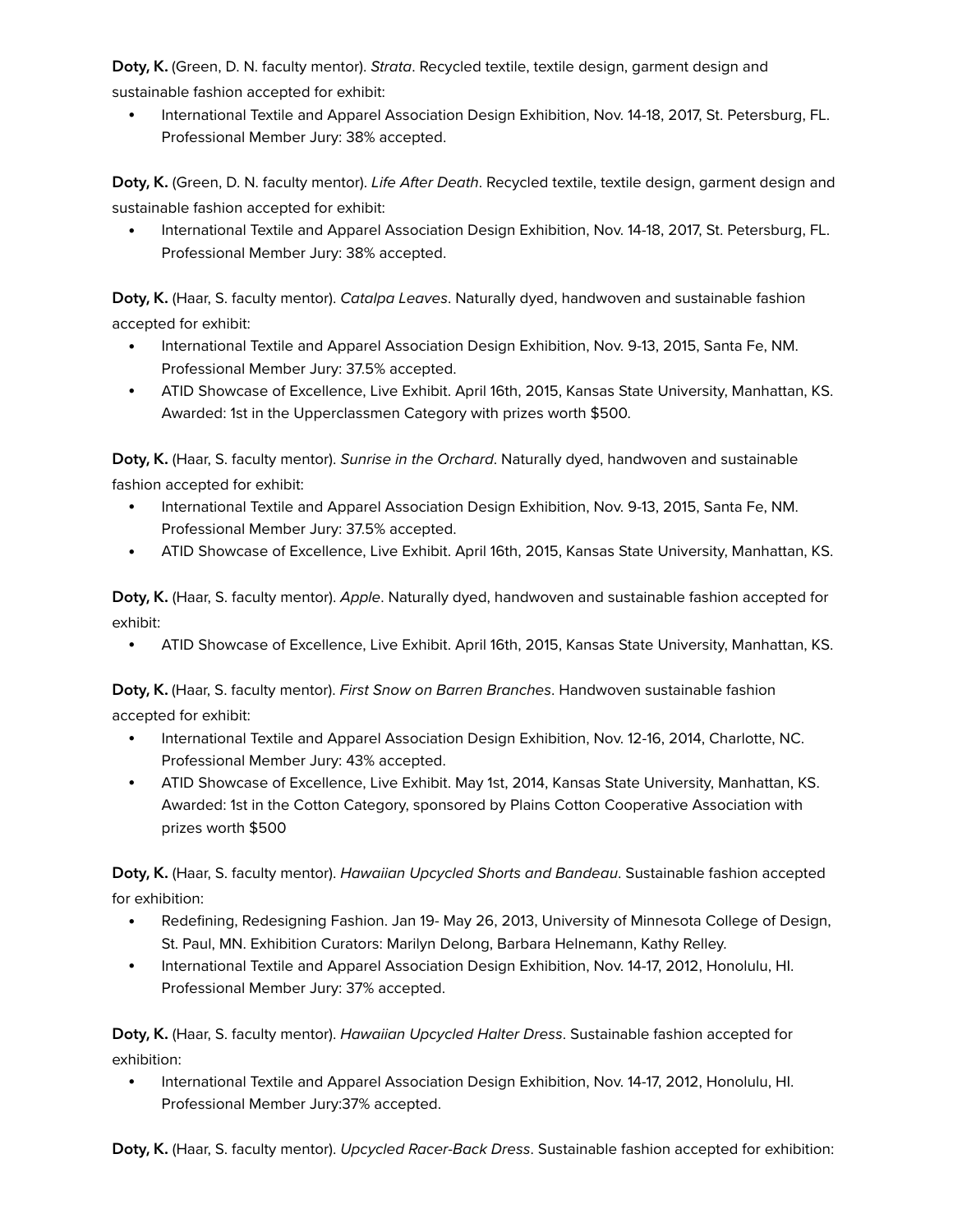- Redefining, Redesigning Fashion. Jan 19- May 26, 2013, University of MinnesotaCollege of Design, St. Paul, MN. Exhibition Curators: Marilyn Delong, Barbara Helnemann, Kathy Relley.
- ATID Showcase of Excellence, Live Exhibit. May 1st, 2014, Kansas State University, Manhattan, KS Awarded: 2nd in the Dick Rees category with prizes worth \$200

**Doty, K.** (Burdett, J. faculty mentor). *Women's Western Denim*. Design exhibited:

• Denim Runway Design Contest. December, 2011. Kansas State University Awarded: 3rd in Women's Fashion Jeans, sponsored by Plains Cotton Cooperative Association

**Doty, K.** (Burdett, J. faculty mentor). *Upcycled Denim Backpack*. Design exhibited:

• Denim Runway Design Contest. December, 2011. Kansas State University Awarded: 3rd in the Casual Category, sponsored by Plains Cotton Cooperative Association

### Juried Conference Presentations

Presenter(s) indicated with \* when all authors listed did not present.

**Doty, K.\*** & Green, D. (2020). Meaning Infused into Fiber: Exploring Motivations of Natural Dyers. Presentation at the annual International Textile and Apparel Association conference, Online Conference.

Reddy-Best, K., **Doty, K.**, & Green, D. (2019). Fashioned Bodies in Roller Derby League Logos: An Intersectional Analysis of Race, Gender, Body Size, and Aesthetics. Oral presentation at the annual International Textile and Apparel Association conference, Las Vegas, NV

Green, D., Kaiser, S., Streck, K., & **Doty, K.** (2018). "I knew the mechanics of hip": Fashioning bodies in the works of Joni Mitchell, 1968-1979. Oral presentation at the annual International Textile and Apparel Association conference, Cleveland, OH

Haar, S.\*, Patwary, S., **Doty, K.**, & Green, D. (2018). Natural dyes for volume dyeing: Colorfastness to laundering. Poster presentation at the annual International Textile and Apparel Association conference, Cleveland, OH

Lewis, T.\*, Trejo, H., **Doty, K.**, Baclig, M., & Duffy, S. (2018). Micro-manufacturing for a circular fashion economy: Exploring ideas for reclaimed apparel. Poster presentation at the annual International Textile and Apparel Association conference, Cleveland, OH

Phoenix, K.\*, **Doty, K.**, & Ashdown, S. (2018). Waffle structure display mannequins produced using Rhino software. Oral presentation at the annual International Textile and Apparel Association conference, Cleveland, OH

**Doty, K.**\*, Li, M., Black, E., Chandler, A., Guria, S., Park, H., & Green, D. (2017). Preliminary investigation of Bikram yoga apparel for improved mobility and comfort. Poster presentation at the annual International Textile and Apparel Association conference, St. Petersburg, FL

Haar, S.\*, & **Doty, K.** (2016). Pounded plants on cotton: Methods, outcomes, and colorfastness of posttreatments. Paper presentation at the 10th International Shibori Symposium, Oaxaca, MX.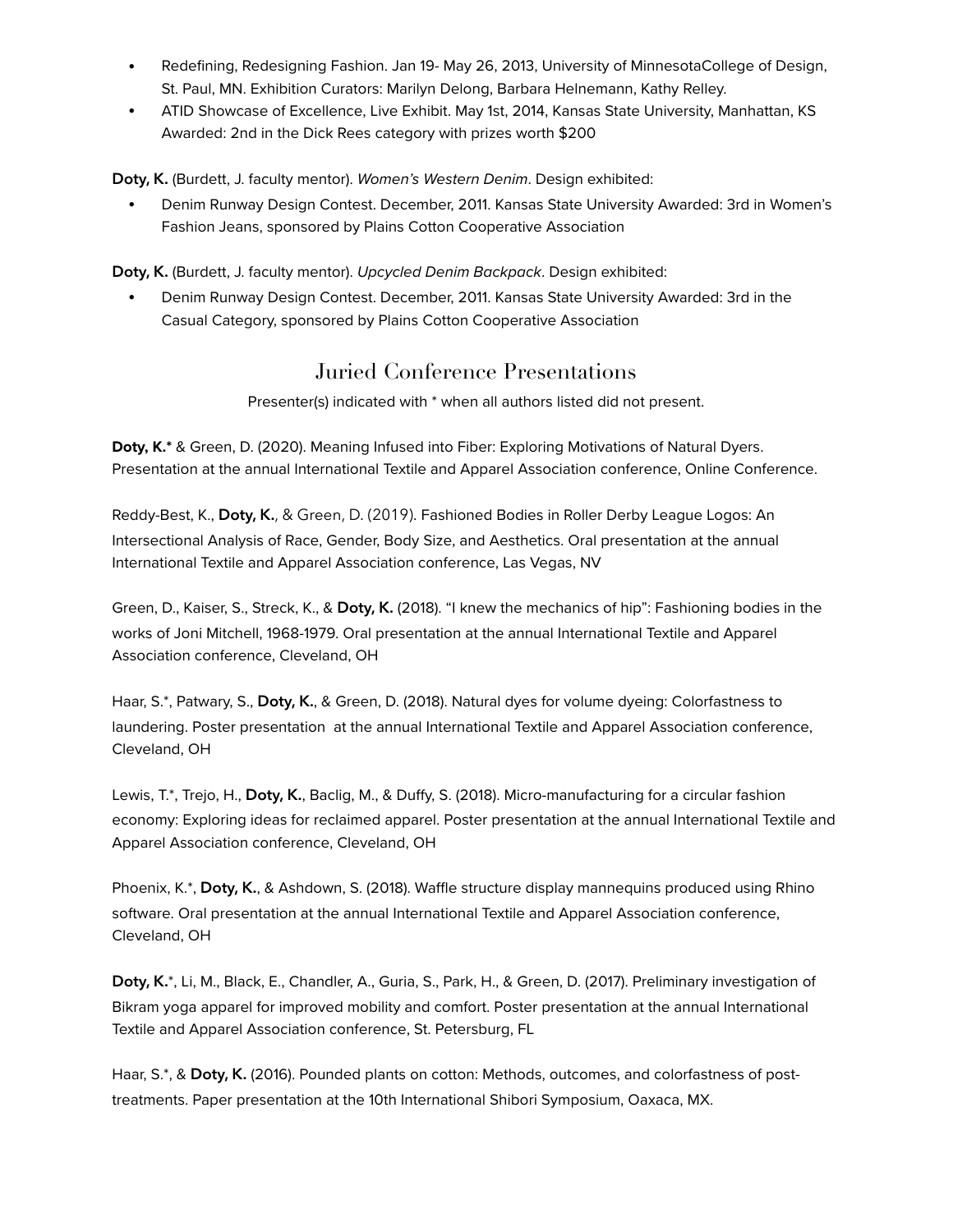**Doty, K.**\*, & Haar, S. (2014). Exploration of color from black walnut, osage orange, and eastern red cedar sawdust on cotton yarn for design of a hand woven textile and apparel product. Poster presentation at the annual International Textile and Apparel Association conference, Charlotte, NC

Suh, M.\*, & **Doty, K.** (2014). A new method for accurate breast volume evaluation: Using 3D body scanner and image analysis tools. Paper presentation at the annual International Textile and Apparel Association conference, Charlotte, NC

**Doty, K.**\*, & Haar, S. (2014). Exploration of color from black walnut, osage orange, and eastern red cedar sawdust on cotton yarn for design of a hand woven textile and apparel product. Poster presentation at Research and the State, Kansas State University, Manhattan, KS

**Doty, K.**\* & Haar, S. (2014). Comparison of aluminum mordanted and nonmordanted wool and cotton dyed with walnut. Oral presentation at the annual United Associations Conference, Wichita, Ks

**Doty, K.**\* & Haar, S. (2013). Comparison of aluminum mordanted and nonmordanted wool and cotton dyed with walnut. Oral presentation at the annual American Association of Family Consumer Sciences, Houston , TX

Awarded: Coordinating Council of Honor Societies Undergraduate Student Research Paper Award

**Doty, K.**\* & Haar, S. (2012). Comparison of aluminum mordanted and nonmordanted wool and cotton dyed with walnut. Oral presentation at the annual International Textile and Apparel Association conference, Honolulu, HI.

**Doty, K.**\* & Haar, S. (2011). Exploration of natural dyes from osage orange (Maclura pomifera), walnut (Juglans nigra), and eastern redcedar (Juniperus virginiana) bark on wool and alpaca yarns. Oral presentation at the MKN McNair Heartland Research Conference, Kansas City, KS

### Invited Keynote Speaker

**Doty, K.**, & Haar, S. (2014, February). Comparison of aluminum mordanted and nonmordanted wool and cotton dyed with walnut. Oral presentation at the annual South Carolina Association of Family Consumer Sciences, Spartanburg, SC

### Contributor and Stylist

Wallace, B., Reeves, S., Reeves, J., & **Doty, K.** (2015, September). Fall fashion forecast: Make way for groovy grunge. *Manhattan Magazine*, *8*(3), 10-1

### Invited Lectures, Competitive Presentations, and Workshops

Presenter(s) indicated with \* when all authors listed did not present.

**Doty, K.** (2020, November 13th). Developing online portfolios. Invited lecture for FASH 445 Professional Development at Kansas State University.

**Doty, K.\*** & Haar, S. (2019, October 21st). Natural dyes in fashion. Invited lecture for Local Fashion Global Impact at Kansas State University.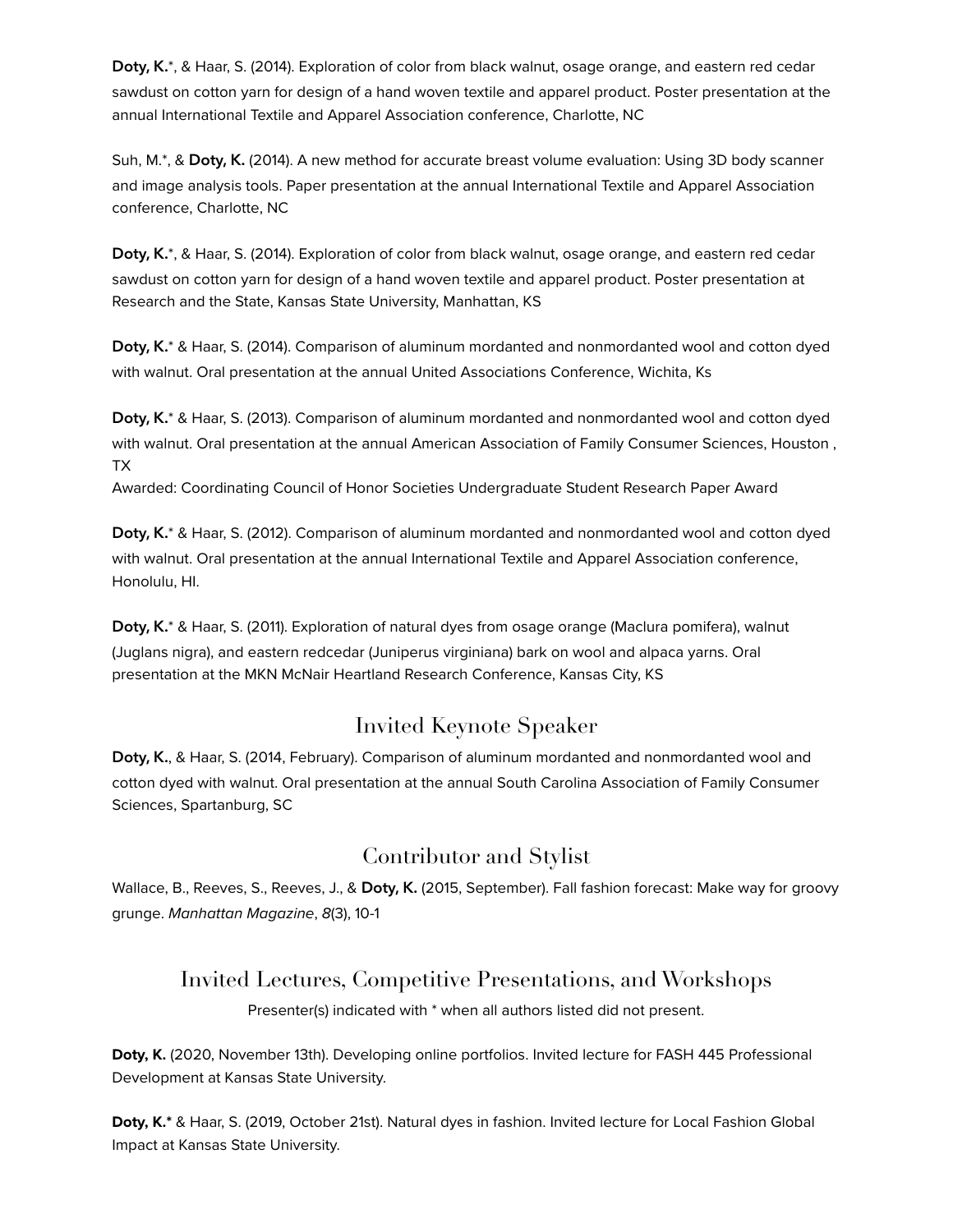**Doty, K.** (2018, October 17th). Textile waste, recovery, and upcycling. Invited lecture in DSOC 2030 Global Garbage at Cornell University.

**Doty, K.** (2018, June 16th). Natural dye workshop. Workshop facilitator at Cornell Botanic Gardens, Cornell University.

**Doty, K.** (2017, August 19th-20th). Natural dye workshop. Workshop facilitator at Wing and a Prayer Farm, Shaftsbury, VT.

**Doty, K.**\*, Haar, S., & Kim, J. (2016, November 6th). Black walnut, osage orange and eastern redcedar sawmill waste as natural dyes: Effect of aluminum mordant on color parameters. Invited lecture at Cornell University.

**Doty, K.**\* & Haar, S. (2014). Exploration of color from black walnut, osage orange, and eastern red cedar sawdust on cotton yarn for design of a hand woven textile and apparel product. Poster presentation at the Kansas Research Forum at Kansas State University

Awarded: 3rd in division for poster presentation.

**Doty, K.**\* & Haar, S. (2013). Comparison of aluminum mordanted and nonmordanted wool and cotton dyed with walnut. Oral presentation for the Kansas Research Forum at Kansas State University, Manhattan, KS

• Awarded: 3rd for Undergraduate Research Presentation

### Professional Memberships

- International Textile and Apparel Association, Student Member: 2011-2020
- Textile Society of America, Student Member: 2013-2018
- Handweaver's Guild of America, Student Member: 2013-2014

### Grants, Scholarships, and Awards

- Outstanding Faculty Award, Mortar Board Senior Honor Society, 2020
- International Textile and Apparel Association Student Best Paper, Second Place, 2020: \$500
- United States Department of Agriculture, North Central Region Sustainable Agriculture Research & Education Grant Program, 2019 (Hiller Connell, K. Y., LeHew, M. L. A., Crane, A., **Doty, K**): \$148,715.
- Joan Laughlin Fellowship for Outstanding Continuing Doctoral Student from the International Textile and Apparel Association, 2019: \$1,000
- Herbert and Lillian B. Powell Fellowship, 2019
- Mary Fund Purchase Fellowship, 2019
- Flemmie Kittrell Fellowship, 2019
- Cornell Graduate School Research Travel Grant, 2019: \$2,000
- Cornell Graduate Student Engaged Grant, 2019: \$15,000.
- Graduate Student ESRAP award for sustainable design from the International Textile and Apparel Association, 2018: \$1,000
- Cornell Council for the Arts, 2018: \$1,000
- Student Sustainability Research Grant, 2018: \$2,000
- Cornell Graduate School Travel Grant, 2018: \$235
- Cornell Council for the Arts, 2017: \$1,000
- Cornell Graduate School Travel Grant, 2017: \$365
- Sara Douglas Fellowship for Professional Promise from the International Textile and Apparel Association, 2014: \$500
- Handweavers Guild Of America's Convergence Conference Student Assistantship, 2014